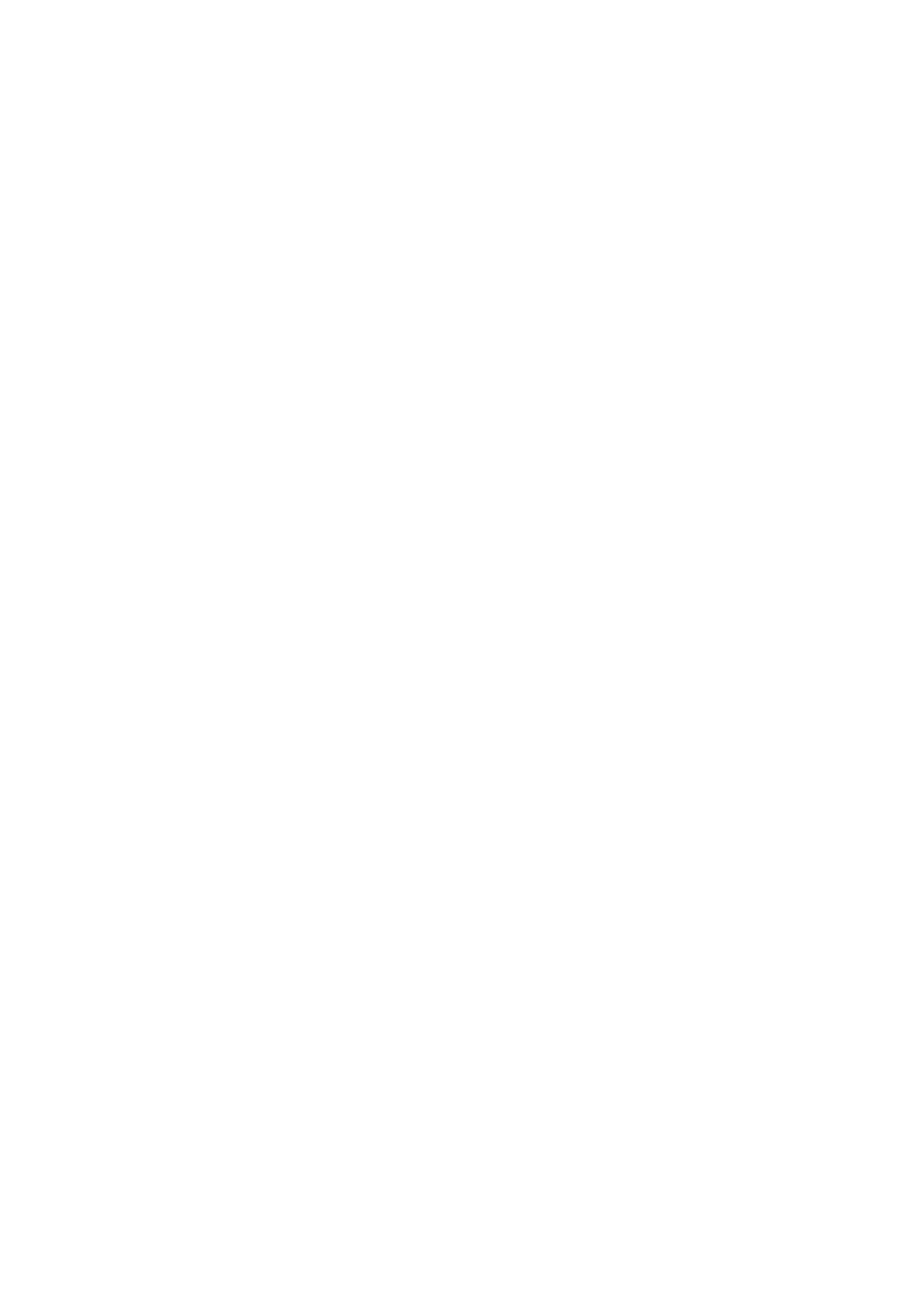## **THISTLY MEADOW PRIMARY SCHOOL**

#### **IMAGES OF CHILDREN AND YOUNG PEOPLE POLICY**

#### **Introduction**

This policy details the rules governing photography and recording videos at Thistly Meadow Primary School, the distribution of photographs and videos, and their publication on the internet. It is based on guidance from the Leicestershire County Council Images of Children and Young People Code of Practice.

#### **Information and Guidance**

Taking photographs and video images of children's achievements and activities is an excellent way of capturing a memory and promoting successes. This policy document explains the school's requirement to obtain parental permission while taking such images, and the safeguards in place to ensure anonymity (wherever possible) in their usage.

The policy applies to staff, governors, parents/carers, visitors and wider family members, and is founded on four main principles:

**Safety**

The overriding priority is to ensure that photography does not lead, either directly or indirectly, to anything that may potentially endanger the safety of the children at school.

**•** Privacy

We believe that every child and parent/carer is entitled to their own privacy, and can therefore choose not to feature in photographs or videos recorded at school.

#### **Projecting the Right Image**

Photographs taken at school should not cause embarrassment to the school, the children or the staff.

#### **Sharing Children's Achievements**

It is natural for every parent to want to share their children's activities and achievements at school with friends and family. This school encourages this as much as possible, while keeping this in balance with the above principles. Parents/carers are reminded at every school event about expectations regarding the use of photos: they are for personal use and not to be published on social media.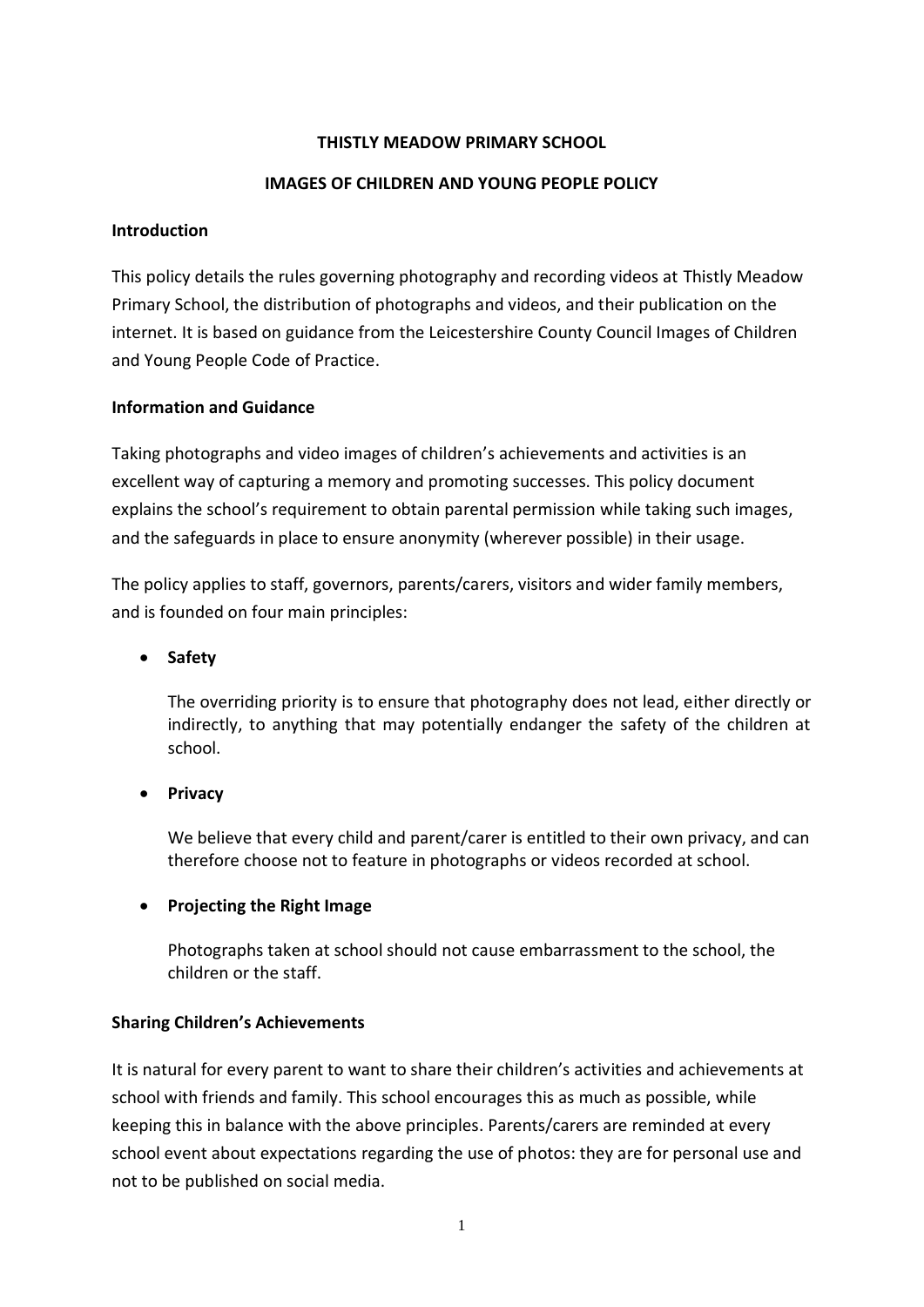## **Consent**

When a child joins the school, their parent/carer is asked for consent for the child to appear in photos used by the school either internally on display boards or externally in the local press, on the school's website and/or social media pages (Appendix A). The school encourages all parents/carers to provide consent, as it enables the school to include all the children in depictions of school life, however, we respect the parent/carer's right to refuse consent. Parents/carers may, in writing to the Head teacher, withdraw consent at any time, or grant consent if they had previously declined.

## **School Website and Social Media**

Any material published to the website must be assessed to ensure it meets the following safeguarding rules:

- It must not feature any child whose parent/carer has not given consent.
- It must not offer any means of identifying a child by name\*.
- It must not in any way embarrass the school, children or staff involved.

Photos and videos intended for the school website should be taken either by a member of staff, or a person who has been granted permission by the Head teacher.

**\*** *If a child received an individual award (eg. a maths competition entered through school) and the school wish to share their achievement including a photo on the school website with the child's name, parental consent will be sought before naming the child.*

Any material published to the school's website must be assessed to ensure it meets the following safeguarding rules:

- It must not offer any means of identifying a child (be this visually, by name or audibly).
- It must not in any way embarrass the school, children or staff.

All material to be posted on the school's social media pages will be reviewed by the School Business Manager/Deputy Head teacher, who have access to and control of the account. Material to be posted on the school's website will be reviewed by the School Business Manager/Head teacher.

# **Photography at school events by parents/carers**

Parents/carers are permitted to take photographs and record videos at school events, as long as they agree to the conditions described in this policy.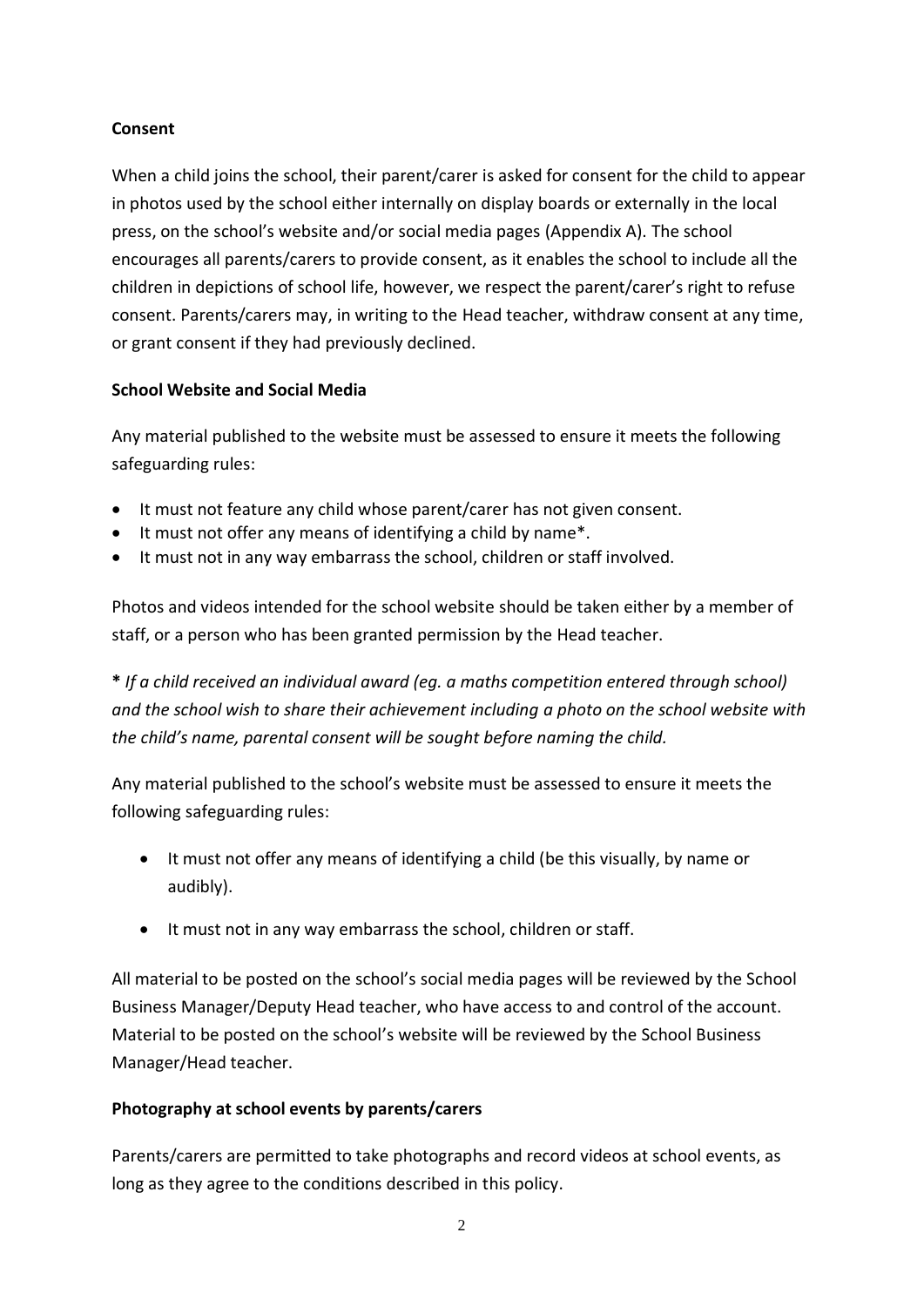Examples of events are:

- Christmas/Nativity Plays
- Sports Day
- Summer Fair
- Class Assemblies
- Y6 Leavers' Assembly

At these events, photos may only be taken at the location of the event, most of which take place in the school hall. A reminder will be given at the start of each event reiterating the message that photos are not to be uploaded to any website/social networking sites or apps, and are for personal use only.

It is not permitted to take photos in classrooms or elsewhere in the school unless explicitly authorised by the Head teacher. Parents/carers cannot use cameras when helping on school trips to take pictures of children. Photos of staff should only be taken when they are in a picture with other children such as giving a speech, or, for example, conducting the choir. Permission is not granted to take pictures of staff in any other situation.

If a parent/carer does not want their child to be photographed, options will be discussed with the parents and they have the right to withdraw their child from an event. There may be occasions when the child will be accommodated elsewhere in the school. Options have to be manageable by the school, and could include for example, wearing a mask in a play if appropriate or having a role behind the scenes.

Parents/carers who do not wish their child to be photographed will complete the Parent/Carer consent form noting their preferences.

# **Outside Designated Events**

It is not permitted to use a camera on school premises **at any time** outside the designated events above, except for events where parents/carers are responsible for the supervision of their child e.g. school fairs, or it has been explicitly authorised by the Head teacher.

# **Distribution and Publication of Photos and Videos**

Photos taken at these events (of children and/or staff) are for the parents'/carers' personal use only. They **must not** be published on **any** internet website. This includes Facebook, Twitter, Instagram, YouTube, Tik Tok, Snapchat and all other social media sites. The reason for this restriction is that it is not possible for individual parents/carers to ensure that all three of the safeguarding rules described above are adhered to at the time of publication or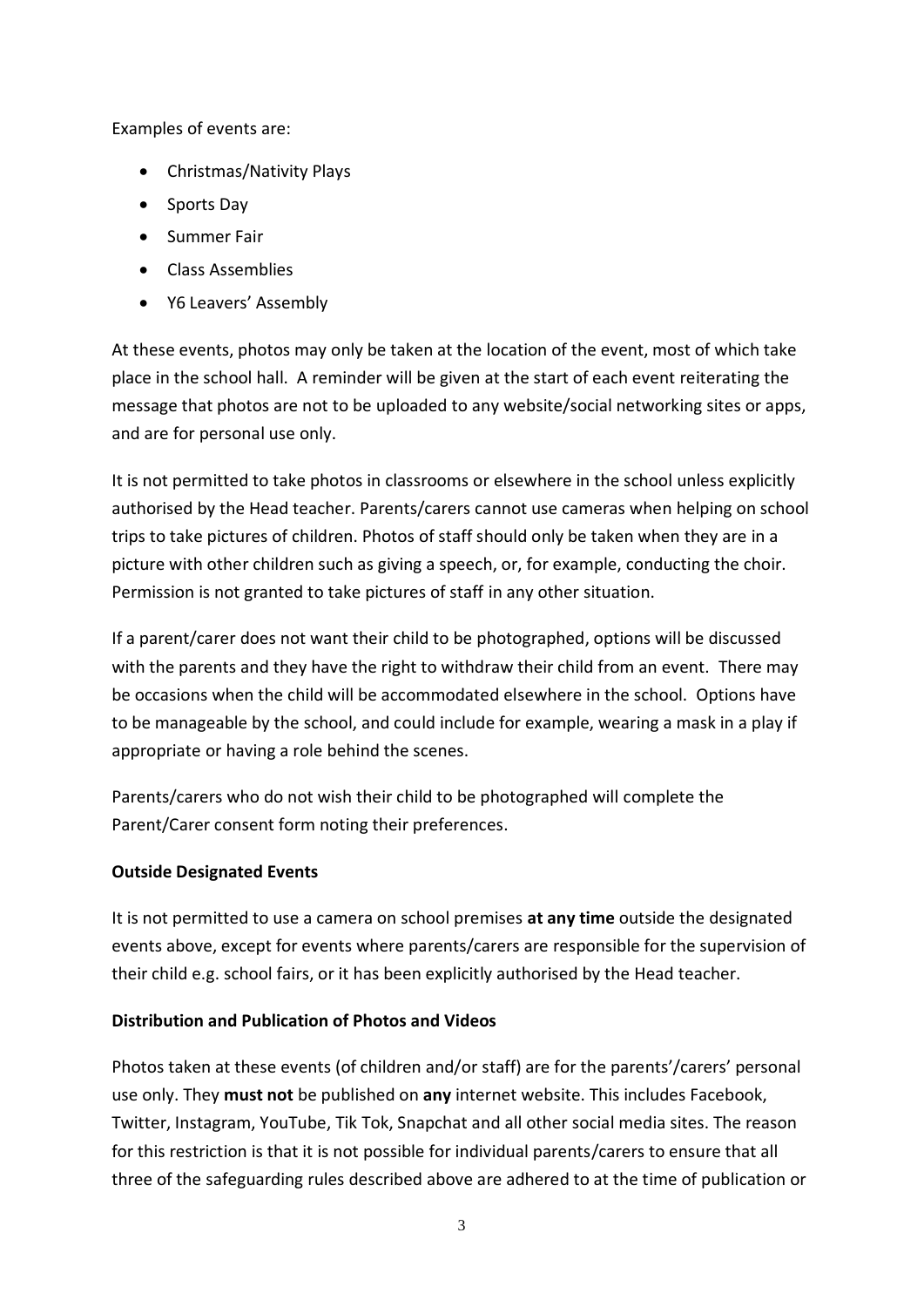in the future. Parents/carers will be reminded of the expectations regarding the use of photography and filming at the start of any event in school.

# **Withdrawal of Permission**

The expectation is that parents/carers will cooperate with this policy as it is not reasonable for the school to 'police' every event. However, if failure to adhere to these conditions is drawn to the school's notice it may, at the discretion of the Head teacher, lead to withdrawal of permission to use a camera at future events. The Head teacher may also refer the matter to the police.

# **External Photographers**

Terms for external photographers, such as local newspaper photographers, must be agreed in advance with the Head teacher. These are considered on a case-by-case basis, and must conform to the safeguarding rules described above.

# **Rules for children**

- Children must not take any photographs or video on the school site using personal cameras at any time unless explicitly authorised by the Head teacher.
- Children may take photos or video using school equipment under the supervision of staff or other authorised persons.
- Children must not upload any photographs taken within the school premises (school buildings, playground, field, etc.) on to the internet or any social media sites, e.g. Facebook, Twitter, Instagram, YouTube, Tik Tok, Snapchat etc.

# **Rules for Staff**

- Staff may take photos and video anywhere within the school for the purposes indicated on the parental consent form using school iPads/tablets/cameras
- These may be published on the school website if they conform to the safeguarding rules described above
- Photographs must not be published on any other internet or non-school approved social media site.
- Photographs may be shared with other members of staff to support teaching work.
- Photographs must not be shared with friends and family.
- Staff will not use personal cameras (digital or otherwise) or any other device that can capture images, for taking and transferring images of children or staff without permission from the Head teacher and will not store images at home. See the school's Mobile Devices policy for further information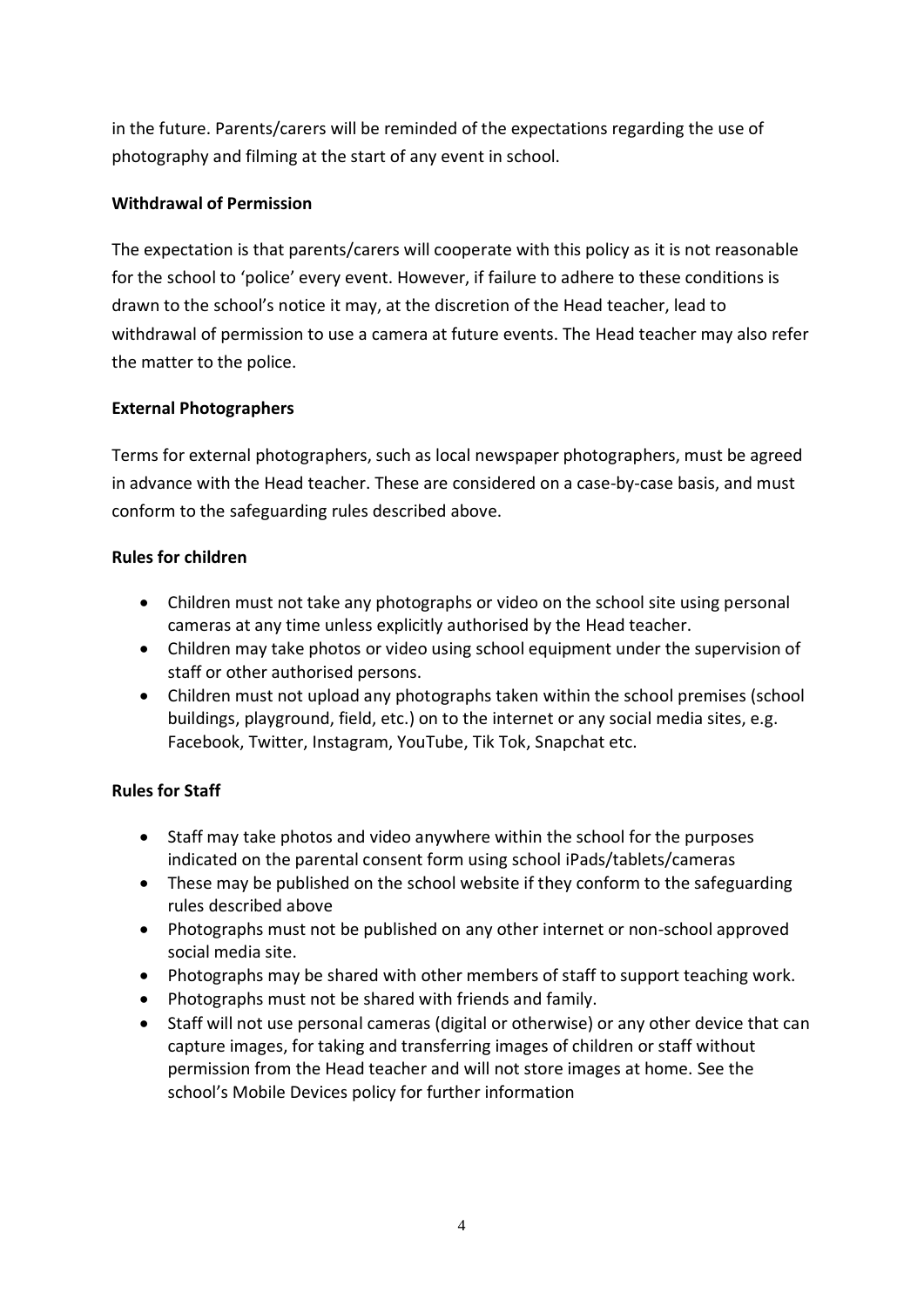Members of staff who are also parents/carers of children at the school are permitted to take photographs at school events under the terms described in 'Photography at school events by parents/carers'

## **Scope**

This policy does not apply to events such as the school fairs, which are classed as public events.

Note: For the purposes of this policy, 'camera' refers to any device that can take images (mobile telephone, iPad, tablet, DS, etc.) This policy should be read in conjunction with the following policies:

- Safeguarding policy
- Mobile Devices policy
- Parent Code of Conduct
- Code of Conduct for Employees
- Staff social media policy
- Data Protection
- Online Safety policy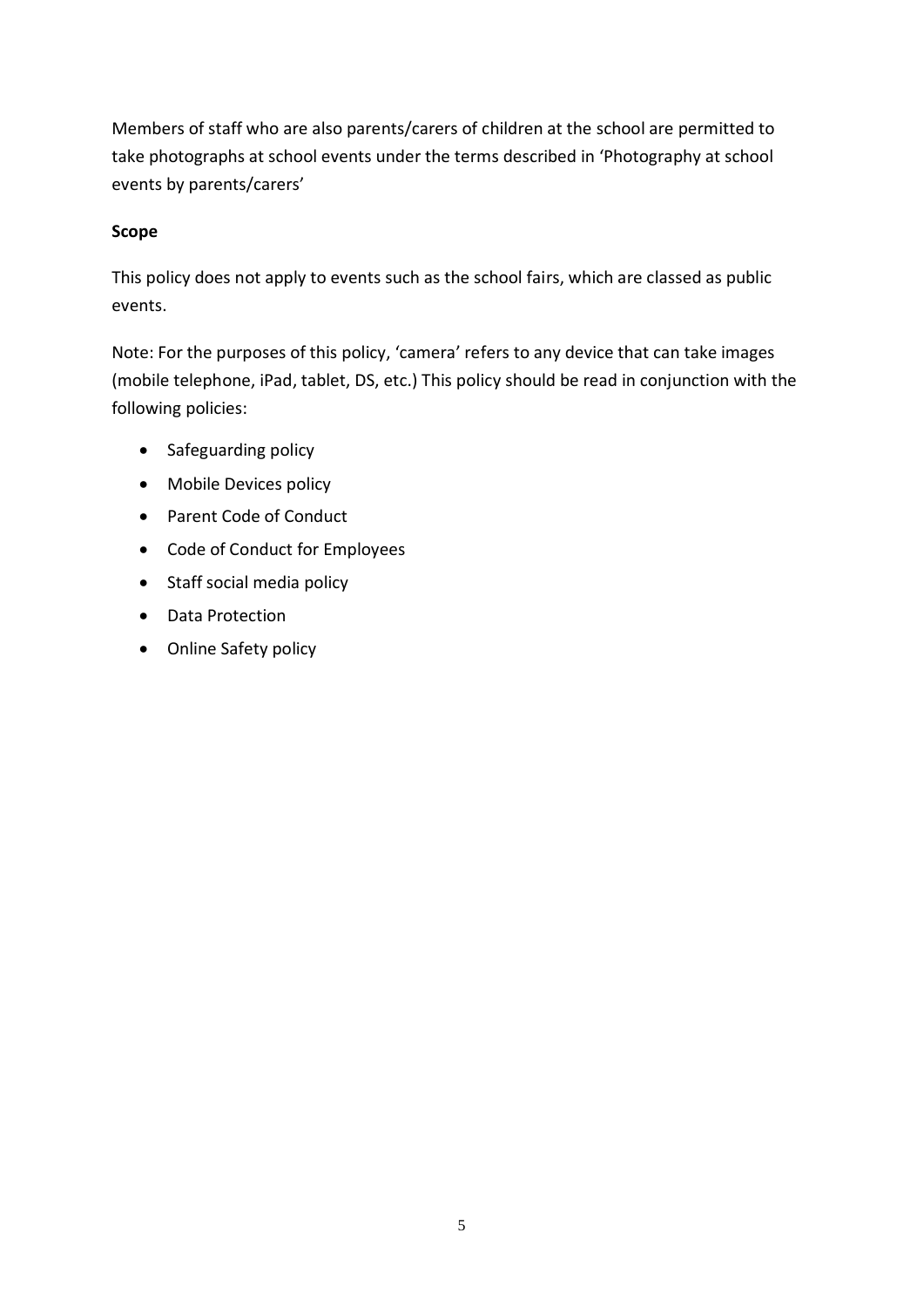

# **Appendix A**

# **Using images of children Consent form for use by Thistly Meadow Primary School**

Dear Parent/Carer,

Name of Child :………………………………………………………………Class:……………………………………………

Occasionally, we may take photographs of children at our school. We may use these images in our school prospectus or in other printed publications that we produce, as well as on our website, our Facebook page or on project display boards at school. Photographs and video recordings are used in school on a regular basis to promote, evidence and assess learning.

From time to time, our school may be visited by the media who will take photographs or film footage of a visiting dignitary or other high profile event. Pupils will often appear in these images, which may appear in local or national newspapers, or on televised news programmes.

To comply with the Data Protection Act 2018, we need your permission before we can photograph or make any recordings of your child for promotional purposes. Please answer questions 1 to 2 below, then sign and date the form where shown.

#### **Please return this completed form to the school as soon as possible.**

*Please circle your answer.*

- **1. Internal publication** May we use your child's photograph/video in the school and on project display boards? **Yes/No**
- 2. **External publication** May we use your child's photograph/video on our website/Facebook page/local and national media/press\*? This may include appearing in documents such as the school prospectus. **Yes/No**

## **\* Please note that printed media may also be reproduced on social media and internet pages**

*Please note that websites can be viewed throughout the world and not just in the United Kingdom where UK law applies. The conditions for use of these photographs are on the back of this form.*

I have read and understood the conditions of use on the back of this form.

Parent/Carer's Signature……………………………………………………………. Date: …………………………….

Name of Child (in block capitals): ……………………………………………………………………………………….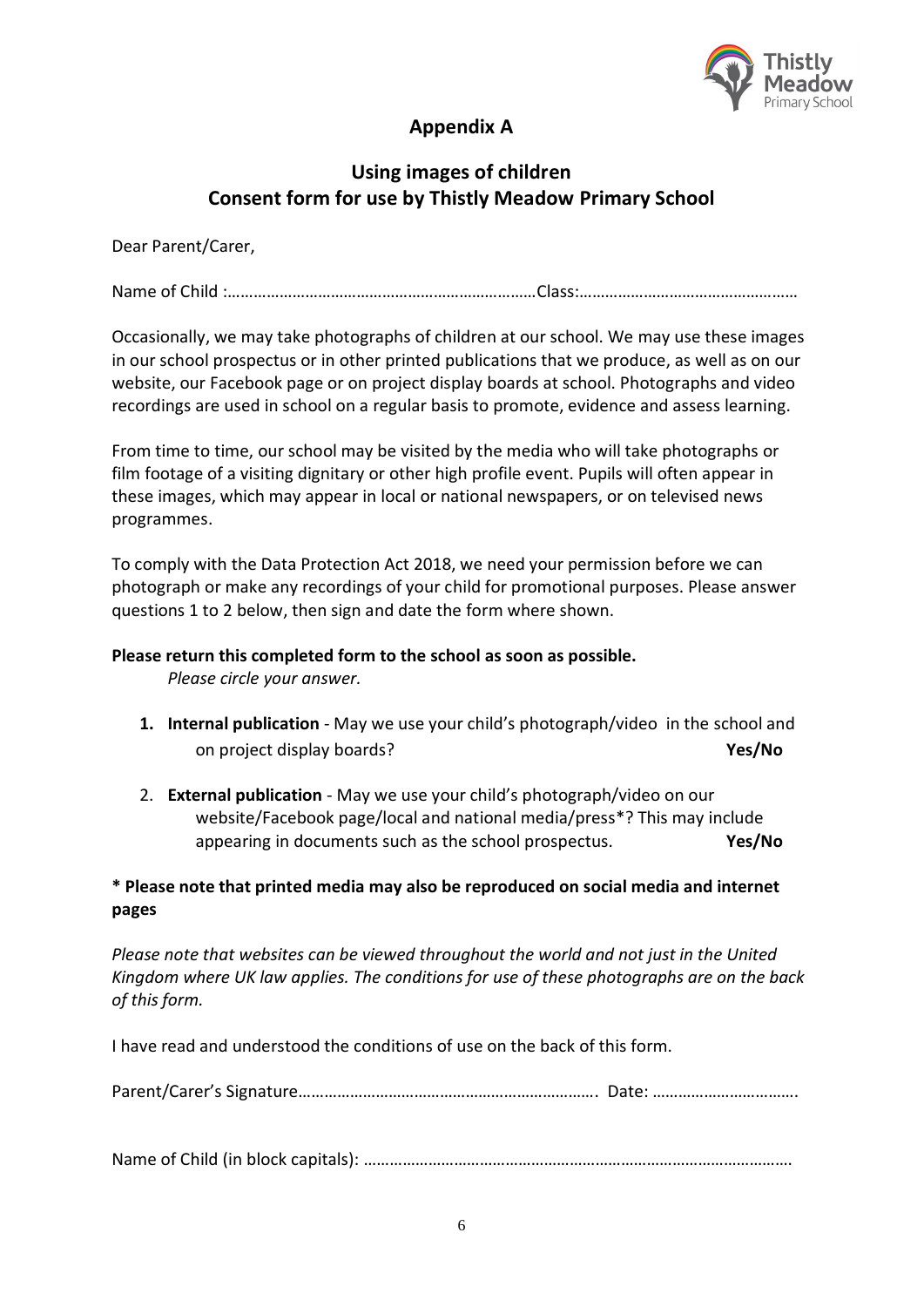## **Conditions of Use**

- 1. This form is valid from the date you sign it. If you wish to change your child's consents you may do so at any time by contacting the school directly.
- 2. We will not use the personal details or full names (which means first **and** surname) of any child or adult in a photographic image or video, on our website, on our Facebook page, in our school prospectus or in any of our printed publications without good reason. For example, we may include the full name of a pupil in a newsletter to parents if the pupil has won an award or with a parent's express consent.
- 3. If we name a pupil in the text, we will not use a photograph of that child to accompany the article without good reason. (See point 2 above.)
- 4. We will not include personal email or postal addresses, or telephone numbers on video, on our website, in our school prospectus or in other printed publications.
- 5. We may include pictures of pupils and teachers that have been drawn by the pupils.
- 6. We may use group or class photographs or footage with very general labels, such as 'a science lesson' or 'making Christmas decorations'.
- 7. If you have not given consent for your child to appear in photographs we may blur their image in a group photograph that we publish.
- 8. We will only use images of pupils who are suitably dressed, to reduce the risk of such images being used inappropriately.

**Please note** that the press are exempt from the Data Protection Act and may want to include the names and personal details of children and adults in the media.